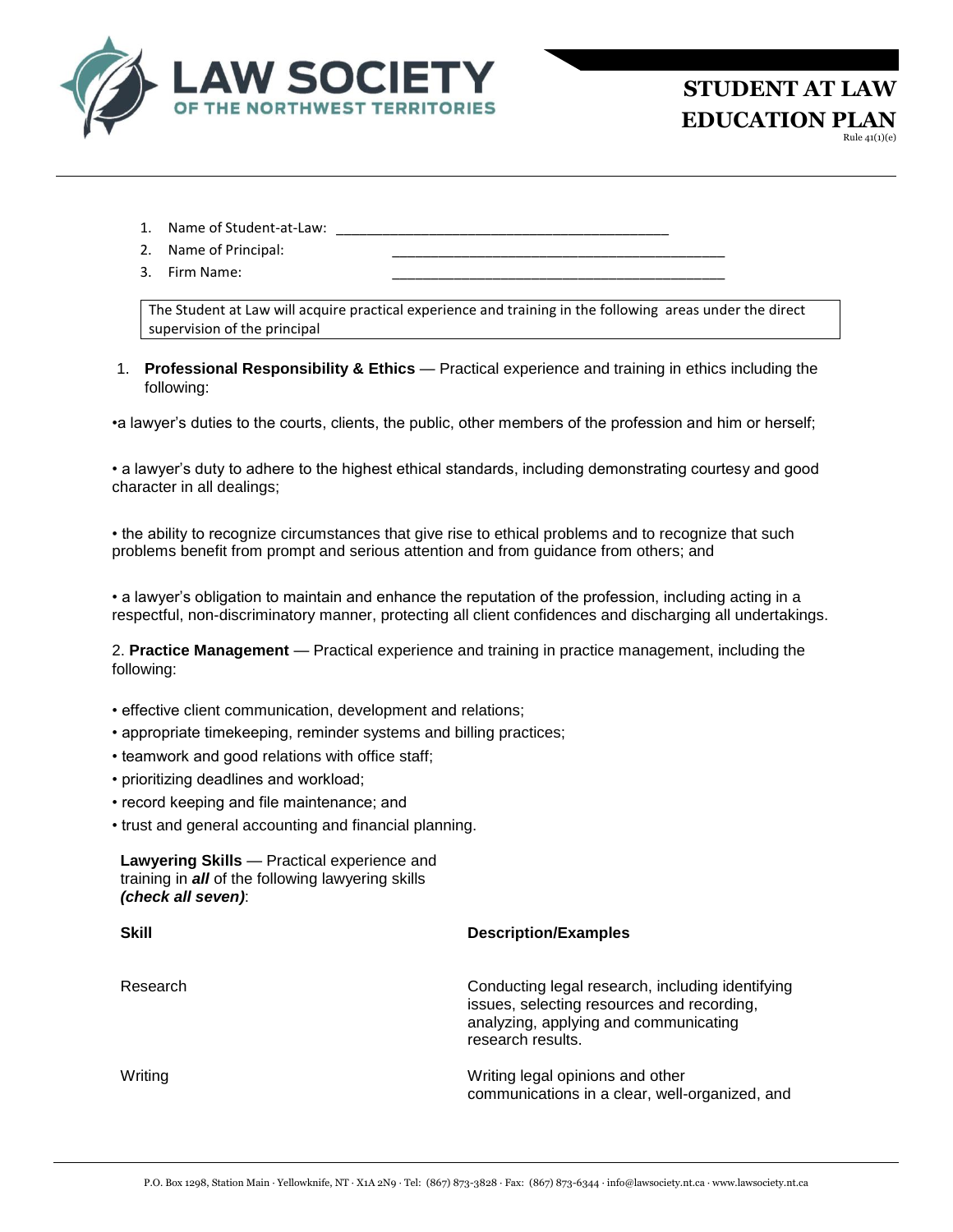|                       | succinct manner that meets the purpose of<br>each communication, ensures accuracy of<br>content and maintains civility.                                                                                                                                                                                |
|-----------------------|--------------------------------------------------------------------------------------------------------------------------------------------------------------------------------------------------------------------------------------------------------------------------------------------------------|
| Drafting              | Drafting legal documents (such as leases,<br>agreements and pleadings) that are well-<br>organized, clear, and succinct and that meet<br>the intended purpose, both with and without the<br>use of precedents. Understanding and<br>explaining legal documents drafted by others.                      |
| Advocacy              | Representing a client effectively, including<br>preparing, presenting and testing evidence and<br>arguing persuasively in accordance with the<br>procedures and etiquette of the forum, including<br>conduct of NWT Territorial Court, Supreme<br>Court Chambers or administrative tribunal<br>matters |
| Negotiation/Mediation | Preparing for and negotiating a matter on behalf of a client,<br>including documenting a settlement and/or preparing for and<br>representing or co-representing a client at mediation.                                                                                                                 |
| Interviewing          | Conducting interviews of witnesses and clients using<br>appropriate questioning techniques, explaining the legal<br>situation clearly and accurately and ensuring there is mutual<br>understanding with clients regarding instructions and if<br>applicable, fees and retainers.                       |
| Problem-Solving       | Analysing client's problems based on the law, facts and the<br>clients circumstances, developing, assessing and<br>recommending options for resolution and preparing a plan<br>for implementation.                                                                                                     |

The Student at Law will acquire reasonable knowledge in the following Practice Areas either (i) under the direct supervision of the principal or other member of the principal's firm/office or (ii) through attendance at CPLED or another Bar Admission Course.

Where it is expected that the Student-At-Law's exposure to the practice area will be primarily acquired through the attendance at the CPLED or other Bar Admission Course, that should be noted

| Area                          | Name of Supervisor |
|-------------------------------|--------------------|
| <b>Real Estate</b>            |                    |
| Business/Corporate/Commercial |                    |
| Civil Litigation              |                    |
| Wills & Estates               |                    |
| Family                        |                    |
| Criminal                      |                    |
| Administrative                |                    |
| Labour & Employment           |                    |